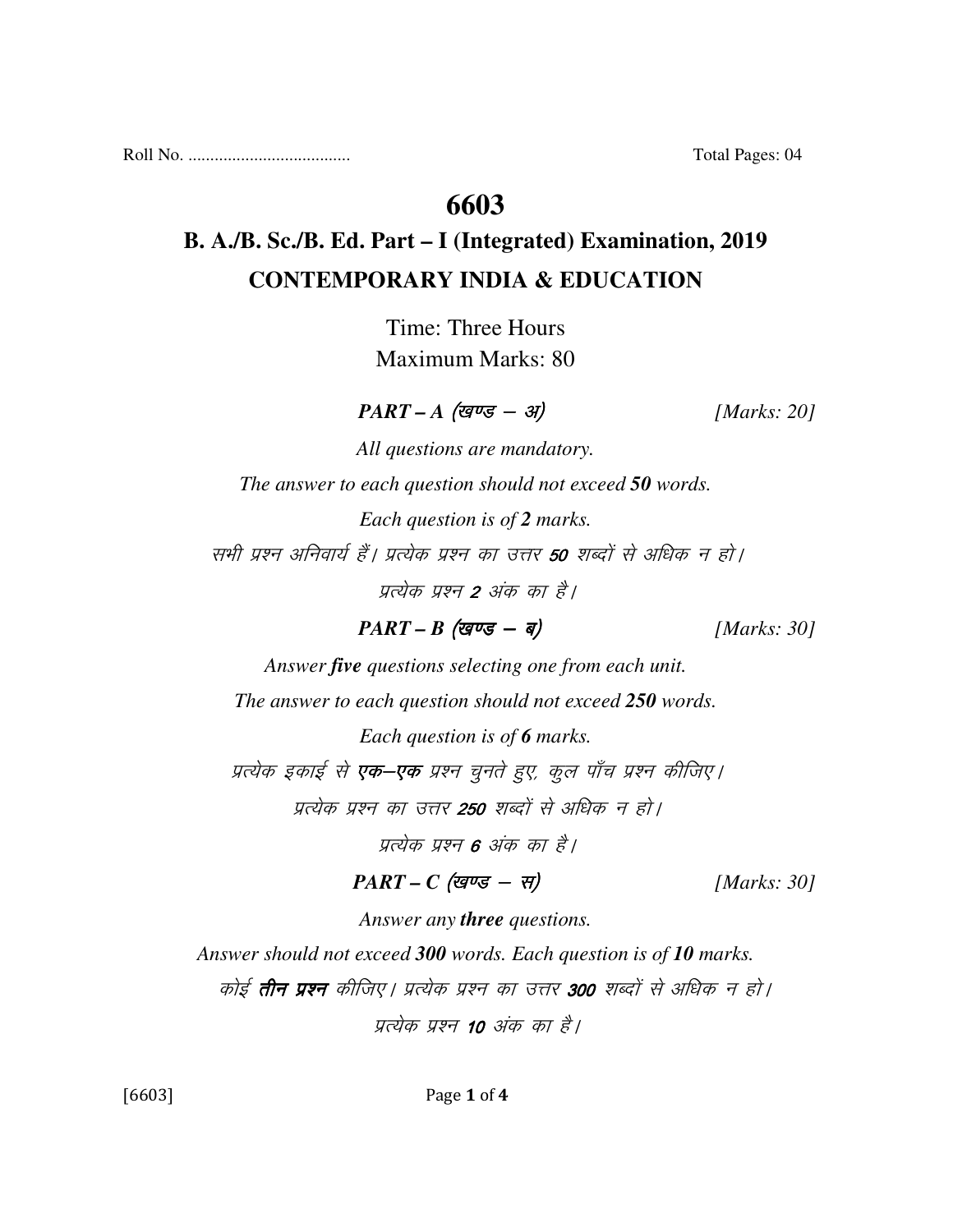### $PART - A / Q$  खण्ड - अ

Q.1 All questions are mandatory -

सभी प्रश्न अनिवार्य हैं $-$ 

- (i) Write the main characteristics of informal Education. ओपचारिक शिक्षा की मुख्य विशेषताओं को संक्षिप्त में लिखिए।
- (ii) Mention the educational objectives of Buddha education. बौद्ध शिक्षा के अनुसार शिक्षा के उद्देश्य बताइए।
- (iii) Write down the meaning of Education by Swami Vivekanand. स्वामी विवेकानन्द के अनुसार शिक्षा का अर्थ बताइए।
- (iv) Define the concept of craft centered education developed by Gandhi ji. गाँधीजी द्वारा विकसित शिल्प केन्द्रित शिक्षा के सम्प्रत्यय की विवेचना करिए।
- (v) Explain the relation between education and society. शिक्षा और समाज में क्या सम्बन्ध है? व्याख्या करिए।
- (vi) Describe Role of education in national integration. राष्ट्रीय एकता में शिक्षा की भूमि को समझाइए।
- (vii) Write brief Introduction of N.C.T.E. एन.सी.टी.ई. का संक्षिप्त परिचय दीजिए।
- (viii) Describe role of U.G.C. in Teacher Education. अध्यापक शिक्षा में यू. जी. सी. की भूमिका का परिचय दीजिए।
- (ix) Mention the disadvantages of over population. जनसंख्या वृद्धि की हानियाँ बताइए।
- (x) What do you mean by gender equality? लैंगिक समानता से आप क्या समझते हैं?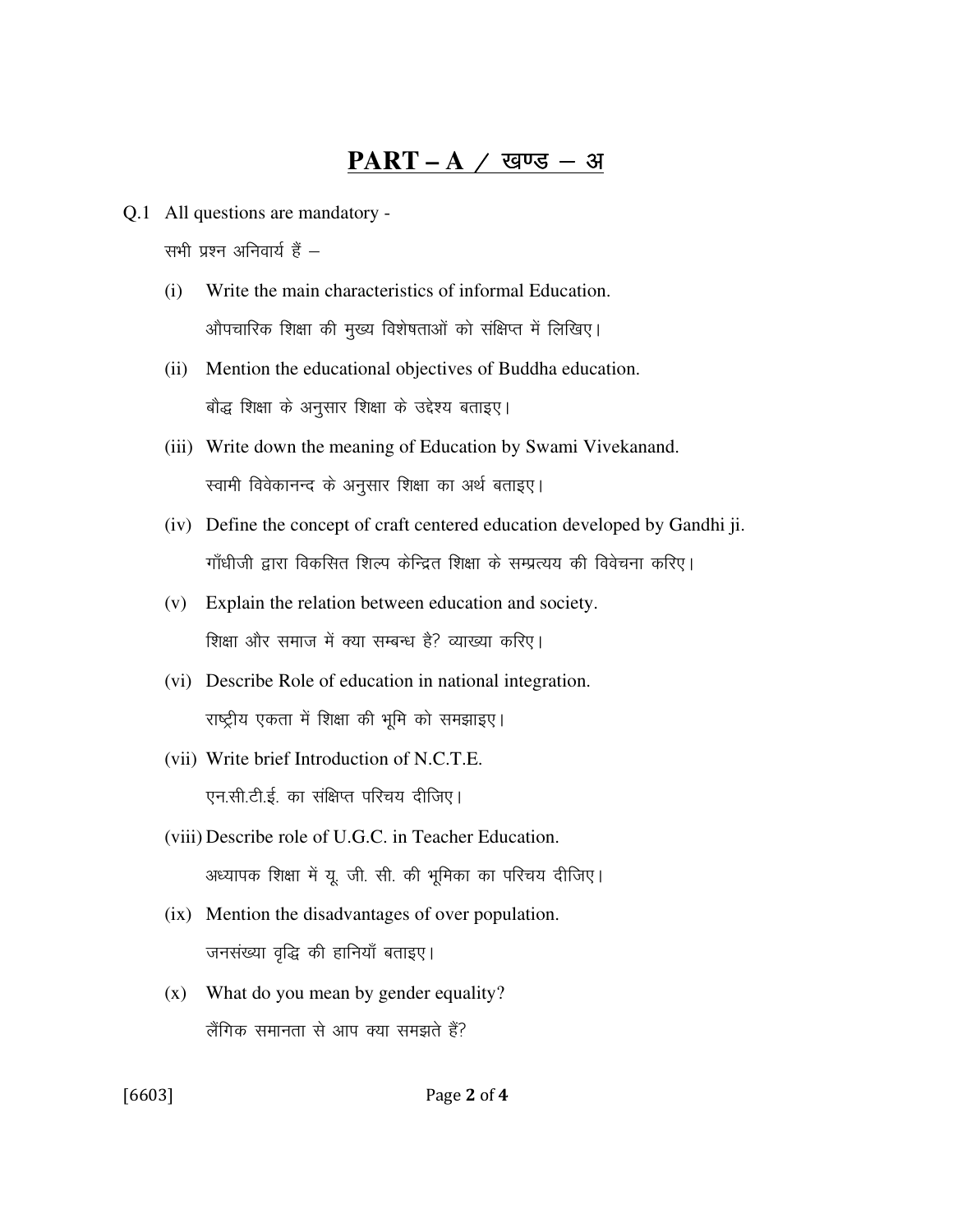## PART – B / खण्ड – ब

## $UNIT - I /$  इकाई – **I**

Q.2 Explain the meaning, concept and nature of education. शिक्षा का अर्थ, सम्प्रत्यय एवं प्रकृति की व्याख्या कीजिए।

#### $OR$  / अथवा

 Describe the aim of education during vedic era. वैदिक काल की शिक्षा के लक्ष्यों की विवेचना कीजिए।

### $UNIT - II /$  इकाई - **II**

Q.3 Define the ideas of educational philosophy of Gijubhai. गिजुभाई के शिक्षा दर्शन को समझाइए।

#### $OR$  / अथवा

 State the objectives of education according to Rousseau. रूसो के अनुसार शिक्षा के उद्देश्यों का उल्लेख करिए।

### <u>UNIT – III / इकाई – III</u>

Q.4 Education is a powerful instrument of social change, how? Explain. "शिक्षा सामाजिक परिवर्तन का सशक्त संयंत्र है।'', कैसे? व्याख्या करिए।

#### $OR$ / अथवा

 Give your opinion on what kind of education can be organized at school level to increase national integration.

आपके अनुसार राष्ट्रीय एकता को बढ़ावा देने हेतु विद्यालयी स्तर पर कौनसी गतिविधियाँ आयोजित की जा सकती हैं? समझाइए।

### $UNIT - IV /$  इकाई - IV

Q.5 Explain the contribution of N. C. T. E. in teacher education in India. भारतीय अध्यापक शिक्षा में N. C. T. E. का योगदान बताइए।

#### $OR$  / अथवा

 The quality of Teacher Education Programme can affect the educational system of a country. Explain.

शिक्षक शिक्षा कार्यक्रम की गुणवत्ता देश की शिक्षा व्यवस्था को प्रभावित कर सकती है। समझाइए।